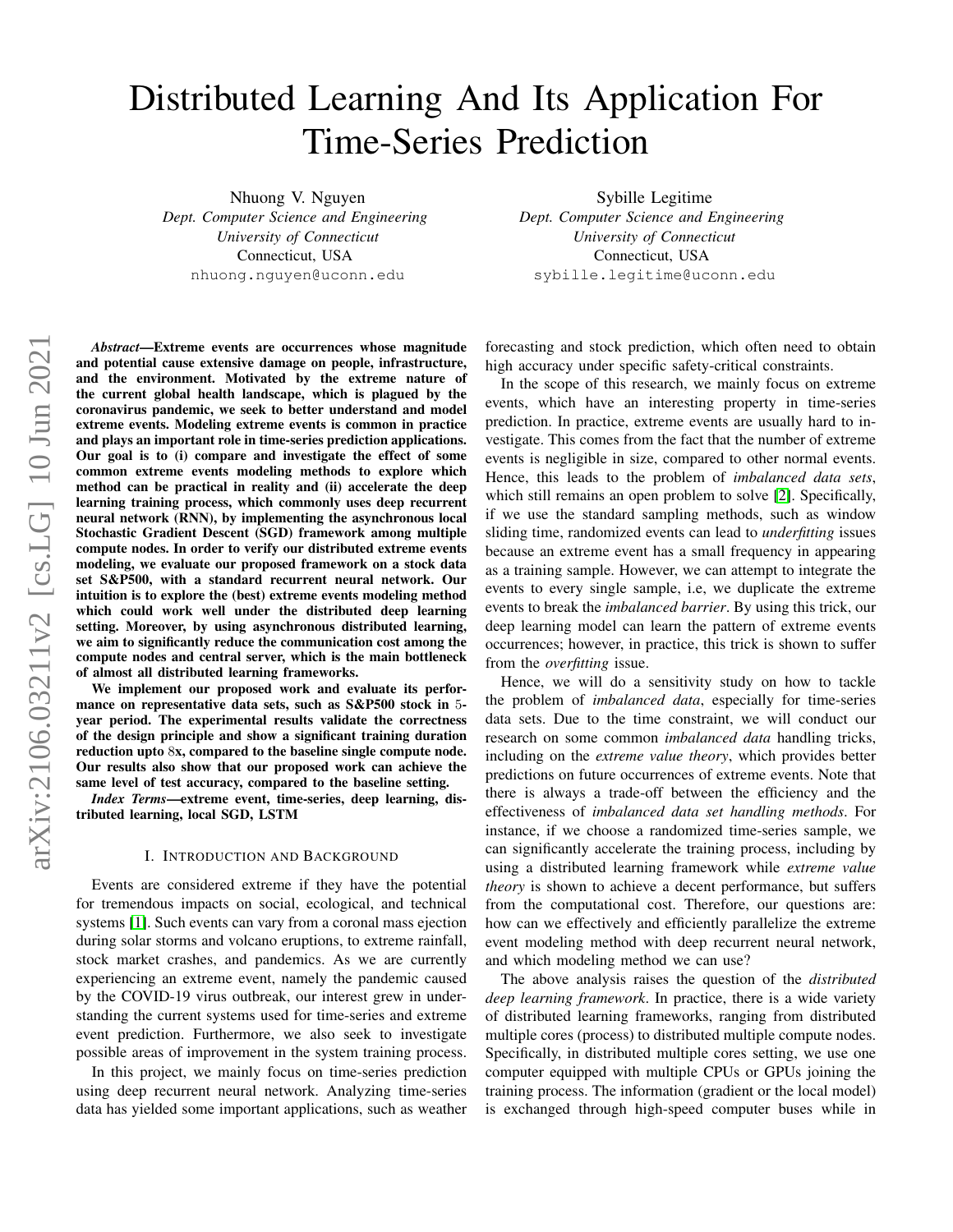distributed multiple compute nodes, the training process is run in local machines and the information is exchanged via the Internet or the local LAN network. In this proposal, we mainly use the second architecture, which uses multiple compute nodes. Moreover, from a synchronous standpoint, we can further classify the distributed learning framework into a synchronous and an asynchronous setting, which might contain synchronous points or not. To fully utilize the computation power of the compute nodes, we prefer to use the asynchronous distributed learning framework in this research proposal.

So, we can summarise our contributions in this research proposal as follows:

- 1) We perform a sensitivity study on the *imbalanced data set handling* methods, especially extreme events to investigate which methods we can use in practice.
- 2) We propose an asynchronous distributed learning for time-series prediction application. Our goal is to show that we can significantly reduce the communication cost while keeping a decent convergence performance, compared to the baseline serial time-series prediction.

#### II. RELATED WORK

#### *A. Extreme Event Modeling*

As mentioned in the introduction, many deep neural networks suffer from *overfitting* or *underfitting* in their predictions when trained with *imbalanced data*. D. Ding, M. Zhang et al. coined the term *Extreme Event Problem* [\[2\]](#page-6-1) to refer to this phenomenon. To establish a formal understanding of the *Extreme Event Problem*, they have introduced an auxiliary indicator sequence [\[2\]](#page-6-1)  $V_{1:T} = [v_1, ..., v_t]$ :

$$
v_t = \begin{cases} 1 & y_t > \epsilon_1 \\ 0 & y_t \in [-\epsilon_2, \epsilon_1] \\ -1 & y_t < -\epsilon_2 \end{cases}
$$
 (1)

with the large constants  $\epsilon_1, \epsilon_2 > 0$  as *thresholds*. For time step t, it  $v_t = 0$ , the output  $y_t$  is defined as a *normal event*. If  $v_t > 0$  the output  $y_t$  is defined as a *right extreme event*. In the case of  $v_t < 0$  the output  $y_t$  is defined as a *left extreme event*.

There is a remarkable correlation between the Extreme Event Problem and the shape of the data distribution. Previous work has established this correlation by noticing that realworld data presents a distribution that always appears to be heavy-tailed. If a random variable  $X$  is said to respect a heavy-tailed distribution, then it usually has a non-negligible probability of taking extreme values (larger  $\epsilon_1$  and smaller than  $-\epsilon_2$ ).

In fact, modeling with light-tailed parametric distributions including Gaussian and Poisson, as opposed to heavy-tailed distributions such as Pareto and log-Cauchy distribution, will bring inevitable losses in the tail of the data. therefore, addressing the Extreme Event Problem involves adequately modeling the distribution of real-world data, especially the

tail distribution, to avoid losing valuable extreme event information.

Extreme Value Theory (EVT). Extreme Value Theory takes a step further on studying these heavy-tailed data, making it an important tool for many machine learning and deep learning systems performing extreme event forecasting. Extreme Value Theory focuses on the stochastic behavior of extreme events found in the tails of probability distributions [\[3\]](#page-6-2); more specifically, it studies the distribution of maximum in observed samples. A formal definition of the distribution of the maximum is as follows: suppose T random variables  $y_1, ..., y_T$  are i.i.d sampled from distribution  $F_Y$ . The distribution of the maximum is,

$$
\lim_{T \to \infty} P\{\max(y_1, ..., y_T) \le y\} = \lim_{T \to \infty} F^T(y) = 0 \tag{2}
$$

To have  $P{\max(y_1, ..., y_T) \leq y}$  non-vanishing, a linear transformation is applied on the maximum. This insight derives a fundamental result in EVT, as a theorem that states that the distribution of Y after being linearly transformed is always limited to a few cases [\[2\]](#page-6-1). This theorem represents the Generalized Extreme Value Distribution  $G(y)$ 

$$
G(y) = \begin{cases} \exp\left(-(1 - \frac{1}{\gamma}y)^{\gamma}\right) & , \gamma \neq 0, 1 - \frac{1}{\gamma}y > 0\\ \exp\left(-e^{-y}\right) & , \gamma = 0 \end{cases}
$$
 (3)

Modeling the Tail in the Distribution. Work extending the theorem above models the tail distribution of real-world time-series data with the following equation

$$
1 - F(y) \approx (1 - F(\xi)) \left[ 1 - \log G \left( \frac{y - \xi}{f(\xi)} \right) \right], y > \xi \quad (4)
$$

where  $y$  represents a random variable sampled from distribution F, and  $\xi > 0$  is a sufficiently large threshold. Previous researches have shown that the approximation in equation 4 can fit the tail distribution well [\[4\]](#page-6-3). Leveraging the EVT to effectively model tailed distributions will alleviate the Extreme Event Problem that deep neural networks often encounter.

Extreme Value Loss. Work to use Extreme Value Theory as inspiration to impose approximated tailed distribution on observations provided a classification called Extreme Value Loss (EVL) [\[2\]](#page-6-1). To define the Extreme Value Loss function, rather than directly modeling the output, we refer to the extreme event indication defined in equation 1. Using the tail modeling approximation in equation 4, we can write the approximation for right extreme event  $y_t$  as

$$
1 - F(y) \approx (1 - P(v_t = 1)) \log G \left( \frac{y_t - \epsilon_1}{f(\epsilon_1)} \right) \tag{5}
$$

, where positive function  $f$  is the scale function. If we consider a binary classification task for determining right extreme events, we can set our predicted indicator as  $u_t$  which can be seen as a hard approximation for  $(y_t - \epsilon_1)/f(\epsilon_1)$ . The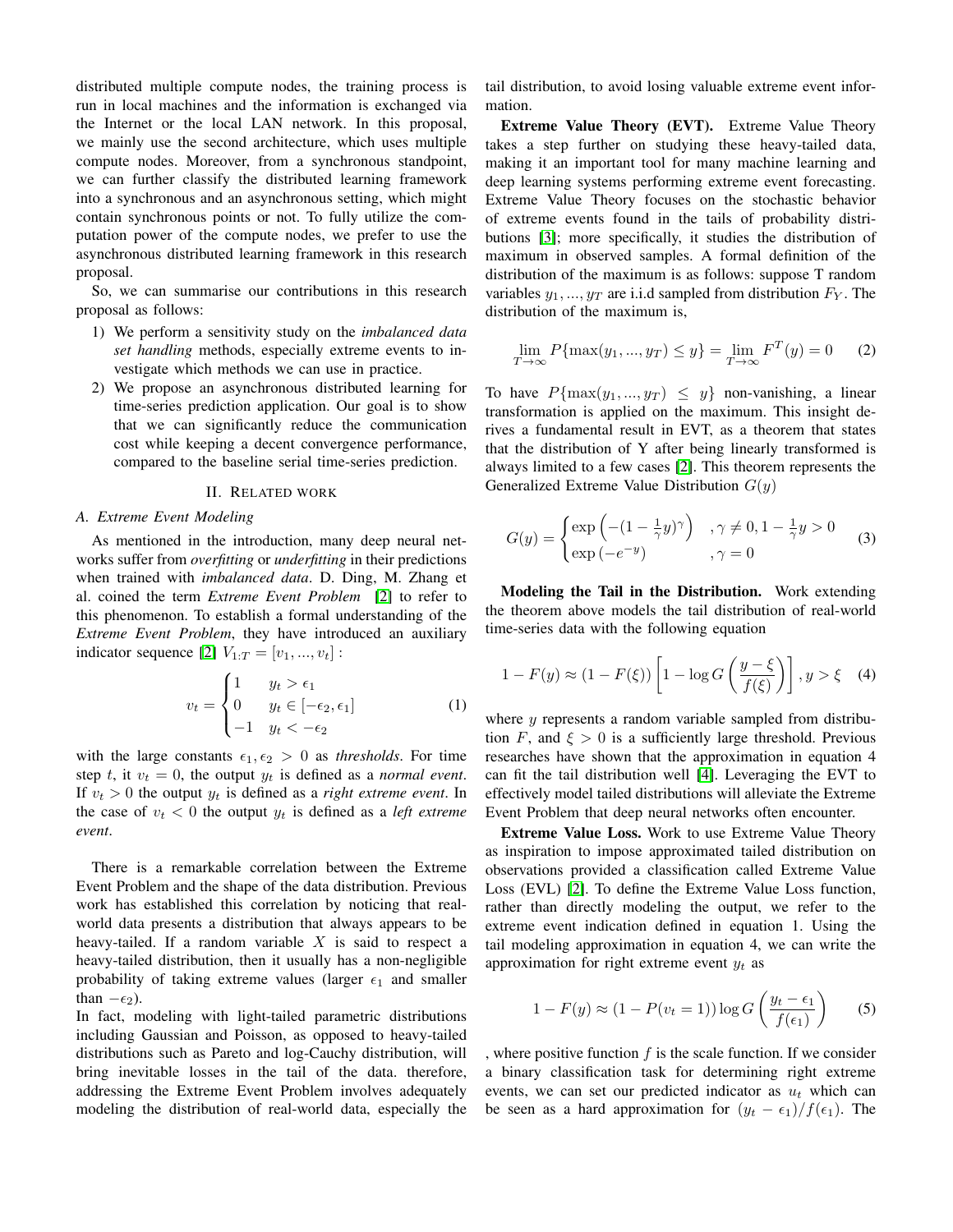approximation represents weights that we add on each term in binary cross entropy,

$$
EVL(u_t) = -\beta_0 \left[ 1 - \frac{u_t}{\gamma} \right]^\gamma v_t \log(u_t)
$$

$$
-\beta_1 \left[ 1 - \frac{1 - u_t}{\gamma} \right]^\gamma (1 - v_t) \log(1 - u_t)
$$
(6)

, where  $\beta_0 = P(v_t = 0)$  which is the proportion of normal events in the dataset and  $P(v_t = 1)$  is the proportion of right extreme events in the dataset.γ represents the *extreme value index* in the approximation and is a hyper-parameter. This classification loss function is the Extreme Value Loss.The term  $\beta_0$  will increase the penalty when the model recognizes the event  $y_t$  as a normal event, and the term  $[1 - u_t/\gamma]^\gamma$  will also increase the penalty when the model recognizes the extreme event with little confidence, effectively finding the proper weights by adding approximation on the tail distribution of observations through Extreme Value Theory.

Previous work has introduced a deep neural network framework which combines a memory network module which uses GRU for memorizing the characteristics of extreme events, and the Extreme Value Loss, for modeling tail distribution. While we are not considering integrating the memory network module in this study, We find there to be promise in incorporating the Extreme Value Loss to our distributed deep learning framework to achieve better prediction performance for extreme events in time-series data.

Another Paradigm for Extreme Event Prediction. Genetic Programming, a type of evolutionary algorithm, is used to discover solutions to problems which are hard to solve by the best human efforts. Inspired by biological evolution and its fundamental mechanisms, GP software systems implement an algorithm that uses random mutation, crossover, a fitness function, and multiple generations of evolution to resolve a user-defined task. In the context of time-series, genetic algorithms have been used for stock price prediction [\[5\]](#page-6-4), and for extreme event predictions in particular, genetic programming models have been implemented to downscale extreme rainfall events, showing reasonable accuracy [\[6\]](#page-6-5). Although we will not, in the context of this project, delve into investigating in detail the fitness of genetic algorithms, it is noteworthy to mention other types of algorithms are designed to handle the *extreme event problem*.

## *B. Deep Learning time-series Prediction*

Traditional time-series method. Traditional methods such as autoregressive moving average (ARMA) [\[7\]](#page-6-6) and nonlinear autoregressive exogenous (NARX) [\[8\]](#page-6-7) use statistical models with few parameters to exploit patterns in time-series data.

Deep recurrent neural network. Recently, with the celebrated success of Deep Neural Networks (DNN) in many fields such as image classification [\[9\]](#page-6-8), a number of DNNbased techniques have been subsequently developed for timeseries prediction tasks, achieving noticeable improvements over traditional methods [\[10\]](#page-6-9). As a basic component of these models, the Recurrent Neural Network (RNN) module serves as an indispensable factor for these note-worthy improvements [\[11\]](#page-7-0). Compared with traditional methods, one of the major advantages of RNN structure is that it enables deep non-linear modeling of temporal patterns. In recent literature, some of its variants show even better empirical performance, such as the well-known Long-Short Term Memory (LSTM) and Gated Recurrent Unit (GRU) [\[12,](#page-7-1) [13\]](#page-7-2), while the latter appears to be more efficient on smaller and simpler dataset.

Imbalanced data sets. Most previously studied DNN are observed to have trouble in dealing with data imbalance [\[2,](#page-6-1) [14\]](#page-7-3). Illustratively, let us consider a binary classification task with its training set including 99% positive samples and only 1% negative samples, which is said to contain data imbalance. Moreover, imbalance in data will potentially bring any classifier into either of two unexpected situations: a. the model hardly learns any pattern and simply chooses to recognize all samples as positive. b. the model memorizes the training set perfectly while it generalizes poorly to test set.

## *C. Distributed Deep Learning*

Synchronous SGD. Local SGD [\[15\]](#page-7-4) or Federated Learning (FL) [\[16,](#page-7-5) [17\]](#page-7-6) is a distributed machine learning approach which enables training on a large corpus of decentralized data located on devices like mobile phones or IoT devices. While local SGD does not care about the data privacy, federated learning assumes that there is no data shared between any client to prevent data leakage. Original FL requires synchrony between the server and clients (compute nodes). It requires that each client send a full model back to the server in each round and that each client wait for the next computation round. For large and complicated models, this becomes a main bottleneck due to the asymmetric property of internet connection and the different computation power of devices [\[18,](#page-7-7) [19\]](#page-7-8).

Asynchronous SGD. Asynchronous training [\[20,](#page-7-9) [21\]](#page-7-10) is widely used in traditional distributed SGD. Hogwild!, one of the most famous asynchronous SGD algorithms, was introduced in [\[22\]](#page-7-11) and various variants with a fixed and diminishing step size sequences were introduced in [\[23,](#page-7-12) [24,](#page-7-13) [25\]](#page-7-14). Typically, asynchronous training converges faster than synchronous training in real time due to parallelism. This is because in a synchronized solution compute nodes have to wait for the slower ones to communicate their updates after which a new global model can be downloaded by everyone. This causes high idle waiting times at compute nodes. Asynchronous training allows compute nodes to continue executing SGD recursions based on stale global models. For non-convex problems, synchronous training [\[26\]](#page-7-15) and asynchronous training with bounded staleness  $[20]$  - or in our terminology, bounded delay - achieves the same convergence rate of  $O(1/\sqrt{nK})$ , where  $n$  is the number of compute nodes and  $K$  is the total number of gradient computations. Another work from [\[27\]](#page-7-16) introduces the asynchronous SGD with increasing sample sizes to significantly reduce the communication cost. This work analyses and demonstrates the promise of this new technique with the convergence rate guarantee for both i.i.d and heterogeneous data sets.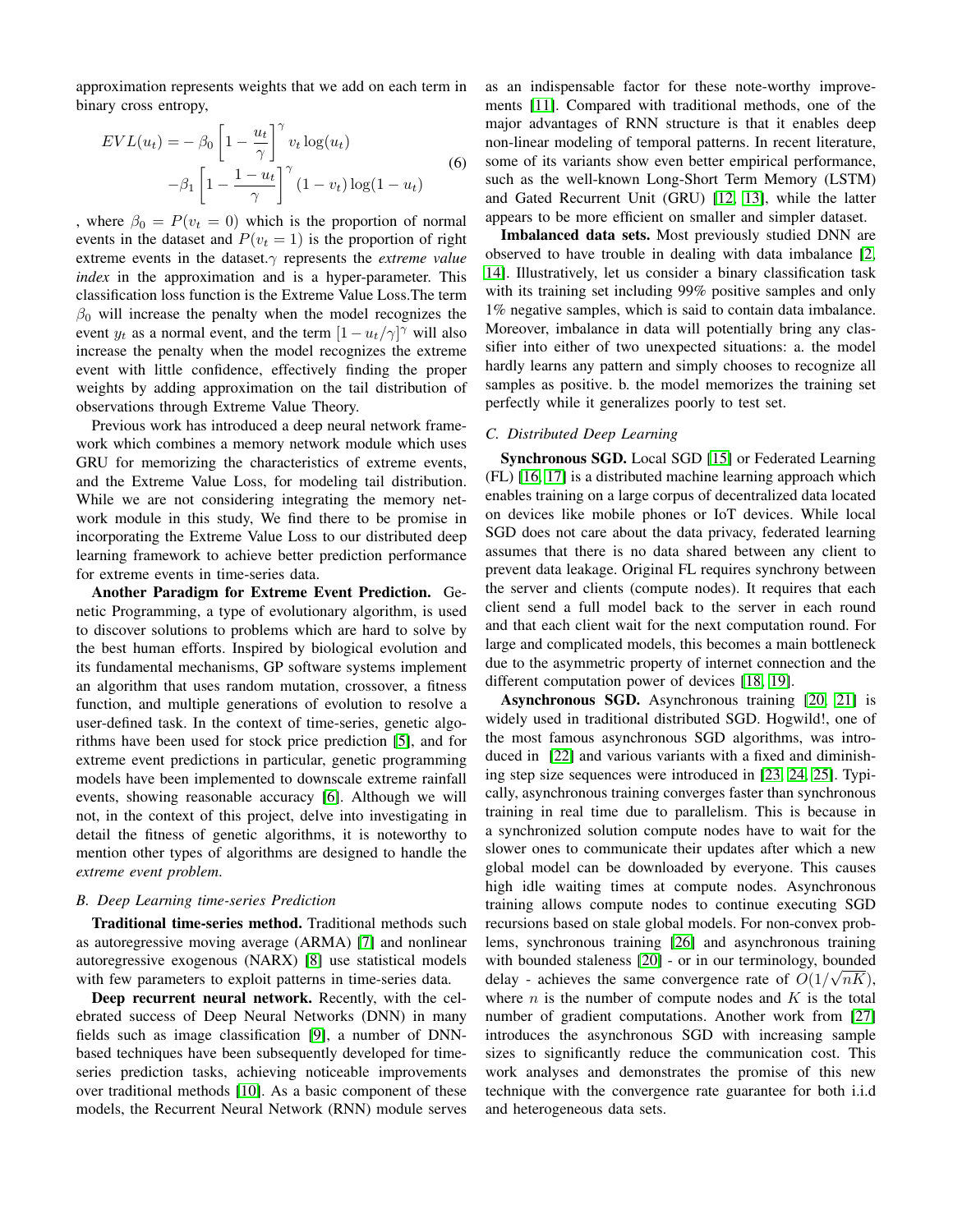Event-triggered SGD. Event-triggered SGD is a special case of asynchronous SGD, where each client independently computes the SGD recursions and broadcast their SGD computation only to their neighbors. The event-triggered threshold plays an important role in this algorithm since it decides the number of communication cost among clients and the convergence performance. While the work from [\[28\]](#page-7-17) measures the difference between the current local model and the new one as a threshold to broadcast their new models, other works [\[29,](#page-7-18) [30\]](#page-7-19) use the relevant gradient metric from the clients to decide the period when this SGD computation can be sent to other neighbors.

We summarise the setting and information exchanged of some related distributed learning as in Figure [1](#page-3-0) and Figure [2.](#page-3-1) Note that the information exchanged here can be gradients or models. In our work, we also verify which information exchanged can be used with time-series data and deep learning models.

| Type                      | Data Training | Collective Learning | Synchrony  | <b>Exchanged Information</b> |
|---------------------------|---------------|---------------------|------------|------------------------------|
| SGD                       | Shared        | No                  | N/A        | Gradients                    |
| Hogwild!                  | Shared        | Yes                 | Asynchrony | Gradient                     |
| <b>Local SGD</b>          | Shared        | Yes                 | Synchrony  | Models                       |
| <b>Federated Learning</b> | Separated     | Yes                 | Synchrony  | Models                       |
| <b>Our Framework</b>      | Separated     | Yes                 | Asynchrony | Models                       |

<span id="page-3-0"></span>Fig. 1. Summary information of SGD-based methods for distributed learning setting.



<span id="page-3-1"></span>Fig. 2. Related work and the relationship with our work.

#### III. PROPOSED DIRECTIONS OF TECHNICAL COMPONENTS

#### *A. System design*

Our approach is based on the Hogwild! [\[22,](#page-7-11) [27,](#page-7-16) [31\]](#page-7-20) recursion

<span id="page-3-3"></span>
$$
w_{t+1} = w_t - \eta_t \nabla f(\hat{w}_t; \xi_t), \tag{7}
$$

where  $\hat{w}_t$  represents the vector used in computing the gradient  $\nabla f(\hat{w}_t; \xi_t)$  and whose vector entries have been read (one by one) from an aggregate of a mix of previous updates that led to  $w_i, j \leq t$ . In a single-thread setting where updates are done in a fully consistent way, i.e.  $\hat{w}_t = w_t$ , yields SGD with diminishing step sizes  $\{\eta_t\}$ . The detailed illustration of Hogwild! algorithm can be found at Figure [3.](#page-3-2)

Recursion [\(7\)](#page-3-3) models asynchronous SGD. We define the amount of asynchronous behavior by function  $\tau(t)$ :



<span id="page-3-2"></span>Fig. 3. Hogwild! algorithm in timeline with delay  $\tau$ 

<span id="page-3-4"></span>**Definition 1.** We say that the sequence  $\{w_t\}$  is consistent with a delay function  $\tau$  *if, for all t, vector*  $\hat{w}_t$  *includes the aggregate of the updates up to and including those made during the*  $(t - \tau(t))$ -th iteration<sup>[\\*](#page-0-0)</sup>, i.e.,  $\hat{w}_t = w_0 - \sum_{j \in \mathcal{U}} \eta_j \nabla f(\hat{w}_j; \xi_j)$ *for some* U with  $\{0, 1, \ldots, t - \tau(t) - 1\} \subseteq \mathcal{U}$ .

Our main insight is that the asynchronous SGD framework based on Hogwild! can resist much larger delays than the natural delays caused by the network communication infrastructure, in fact, it turns out that  $\tau(t)$  can scale as much as  $\approx \sqrt{t/\ln t}$  for strongly convex problems [\[25,](#page-7-14) [32\]](#page-7-21). Here, t is the current iteration and our clients use the diminishing step size scheme. This means that recurrence [\(7\)](#page-3-3) can be used/exploited in an asynchronous SGD implementation over distributed local data sets where much more *asynchronous behavior is introduced by design*. Moreover, the work from [\[27\]](#page-7-16) guarantees that rather than having each round execute the same/constant number of SGD recursions, we can *increase the number of SGD iterations performed locally at each compute node from round to round*. This *reduces the amount of network communication* compared to the straightforward usage of recurrence [\(7\)](#page-3-3) where each compute node performs a fixed number of SGD iterations within each round.

Remark 1. *Linearly increasing sample sequences: From theory and simulation [\[27\]](#page-7-16), in order to bootstrap convergence, it is best to start the training process with larger step sizes and start with rounds of small size (measured in the number of local SGD recursions). After that, these rounds should start increasing in size and should start using smaller and smaller step sizes for best performance (in terms of minimizing communication cost). In practice, for non-convex problems, we can choose the sample size sequence*  $s_i = \mathcal{O}(i)$ *, where i is the current index of the communication round and the correspond-*√ *ing diminishing step size sequence follows*  $\bar{\eta}_i \sim \mathcal{O}(1/\sqrt{t})$ , *where* t *is the number of iterations until communication round* i*-th. We can observe that for a fixed number of gradient computations* K*, the number* T *of communication rounds satisfies*  $K = \sum_{j=0}^{T} s_j$ . This makes T proportional to  $\sqrt{K}$ , *rather than proportional to* K *for a constant sample size sequence.*

<sup>\*</sup>[\(7\)](#page-3-3) defines the  $(t + 1)$ -th iteration, where  $\eta_t \nabla f(\hat{w}_t; \xi_t)$  represents the  $(t + 1)$ -th update.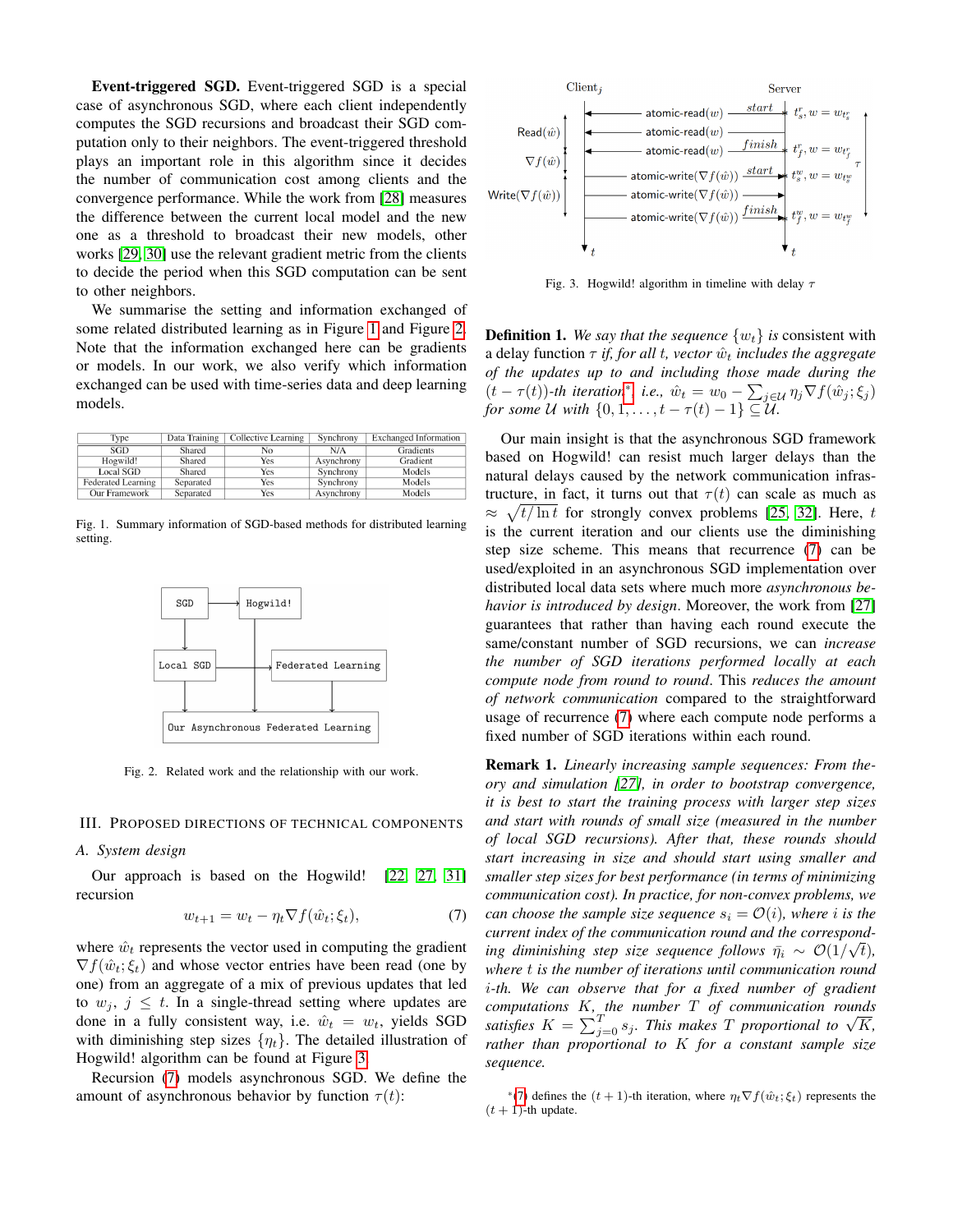## *B. Overall system design*

Our overall system design is mainly based on the distributed learning framework, shown as in Figure [4](#page-4-0) and the *linear increasing sample SGD recursions* from the work [\[27\]](#page-7-16) and the delay  $\tau$  from the Hogwild! algorithm [\[22\]](#page-7-11).



<span id="page-4-0"></span>Fig. 4. Asynchronous distributed learning framework

As can be seen from Figure  $4^{\dagger}$ , we will use multiple compute nodes joining the training process. Here, each compute node can have its own local data set (stock data set in our case) or can share the same data sets. Moreover, each node will run their local SGD independently with other compute nodes. In other words, each node will run one RNN model and exchange the information (gradient or local model) with the central server independent with other compute nodes. Moreover, the compute nodes need to follow the delay  $\tau$  constraints in Definition [1.](#page-3-4)

Other settings, such as the RNN model, the extreme event threshold, the attention layer for RNN model are mainly referenced from the work [\[2\]](#page-6-1). We will specify any modification or changes, compared to the baseline method [\[2\]](#page-6-1) in our report if possible.

Also, we can see two main parts from Figure [4:](#page-4-0) the compute node (client side) and the central server. Our asynchronous setting is mainly conducted on the compute node's side. In order to avoid repeating, the pseudo code for the central server and the compute node can be found in Algorithm 4 and Algorithm 5 from the work [\[27\]](#page-7-16), respectively.

## IV. EXPERIMENTS

#### *A. Environmental setting*

For simulating the asynchronous distributed learning with extreme event modeling, we use multiple threads where each thread represents one clients joining the training process. The experiments are mainly conducted on Linux-64bit OS, with 16 cpu processor, 32Gb RAM and 2 NVIDIA GPUs.

## *B. Data set*

The data this example will be using is the S&P500 file in the data folder<sup>[‡](#page-0-0)</sup>. This file contains the Open, High, Low, Close prices as well as the daily Volume of the S&P500 Equity Index from January 2012 to September 2017. We split the subset of data set from 2012 to 2014 as training data sets and the subset of data set from 2015 to 2016 as testing data sets. The chosen stocks are GOOGL, FB, AAPL, AMZN, IBM, NFLX, EBAY. In this report, we only show the experimental results for AAPL and AMZN stock.

## *C. Experimental tasks*

From the above analysis, our goal is try to explore which is the best way to handle imbalanced data sets, and extreme events is our user case. And then we focus on distributing the training process among multiple compute nodes, in order to reduce not only the training duration but also the communication cost. Hence, our experiments can be as follows:

- 1) Sensitivity study on extreme events modeling.
- 2) Implementing and adapting the standard RNN model with extreme events modeling.
- 3) Comparing the effective of the extreme events modeling methods, in terms of the prediction accuracy.
- 4) Distributing the RNN model with multiple compute nodes. Our goal is to show the significantly commnucation cost reduction, compared to the baseline local SGD method [\[15\]](#page-7-4).

#### *D. Experimental results*

Simulation environment. For simulating our proposed distributed learning framework, we mainly run our experiments on virtual Linux-64bit machine, with 2 cpu processors, 2Gb RAM and 1 NVIDIA GPU. We use Pytorch library to im-plement our proposed framework<sup>[§](#page-0-0)</sup>. The baseline method is traditional LSTM on single machine. We will compare our work with the baseline in terms of *prediction accuracy* and *training duration*.

Objective function. Our experiments mainly focus on nonconvex problems (deep neural networks). For simplicity, we choose a simple LSTM network for stock prediction application[¶](#page-0-0) . The basic parameter setting is summarized in Table [I.](#page-5-0)

The prediction performance of our work are shown from Figure [5](#page-5-1) to Figure [10.](#page-6-10) As can be seen here, we can obtain the same level of prediction accuracy, compared to the baseline with single compute nodes. These figures again confirm the effectiveness of our proposed work<sup>"</sup>.

Turing to the speedup ratio, from Table [II,](#page-6-11) we can see that the speedup ratio increases when we increase the number of

‡https://github.com/jaungiers/LSTM-Neural-Network-for-Time-Series-Prediction/tree/master/data

¶The deep network model we used here is Input Layer – 2 LSTM Layers – 3 Fully Connected Layers for prediction.

<sup>&</sup>lt;sup>†</sup>The server and *n* clients can work in asynchronous fashion with i.i.d or heterogeneous datasets. At the client side, after running each  $s_i/n$ -iteration SGD with stepsize  $\eta_i$ . The audience is referred to the paper [\[27\]](#page-7-16) for a precise description of the algorithm.

<sup>§</sup>The simulation source code can be found at [https://drive.google.com/](https://drive.google.com/file/d/1eaWL8rMP5Un3d8J88JWBuQG7qmvZAvvX/view?usp=sharing) [file/d/1eaWL8rMP5Un3d8J88JWBuQG7qmvZAvvX/view?usp=sharing](https://drive.google.com/file/d/1eaWL8rMP5Un3d8J88JWBuQG7qmvZAvvX/view?usp=sharing)

<sup>||</sup>The experimental results for other stocks can be found at [https://drive.google.com/drive/folders/1j7kssKkaDjt66fHugOEGu](https://drive.google.com/drive/folders/1j7kssKkaDjt66fHugOEGu_ZmdxjnSz1a?usp=sharing) [ZmdxjnSz1a?usp=sharing](https://drive.google.com/drive/folders/1j7kssKkaDjt66fHugOEGu_ZmdxjnSz1a?usp=sharing)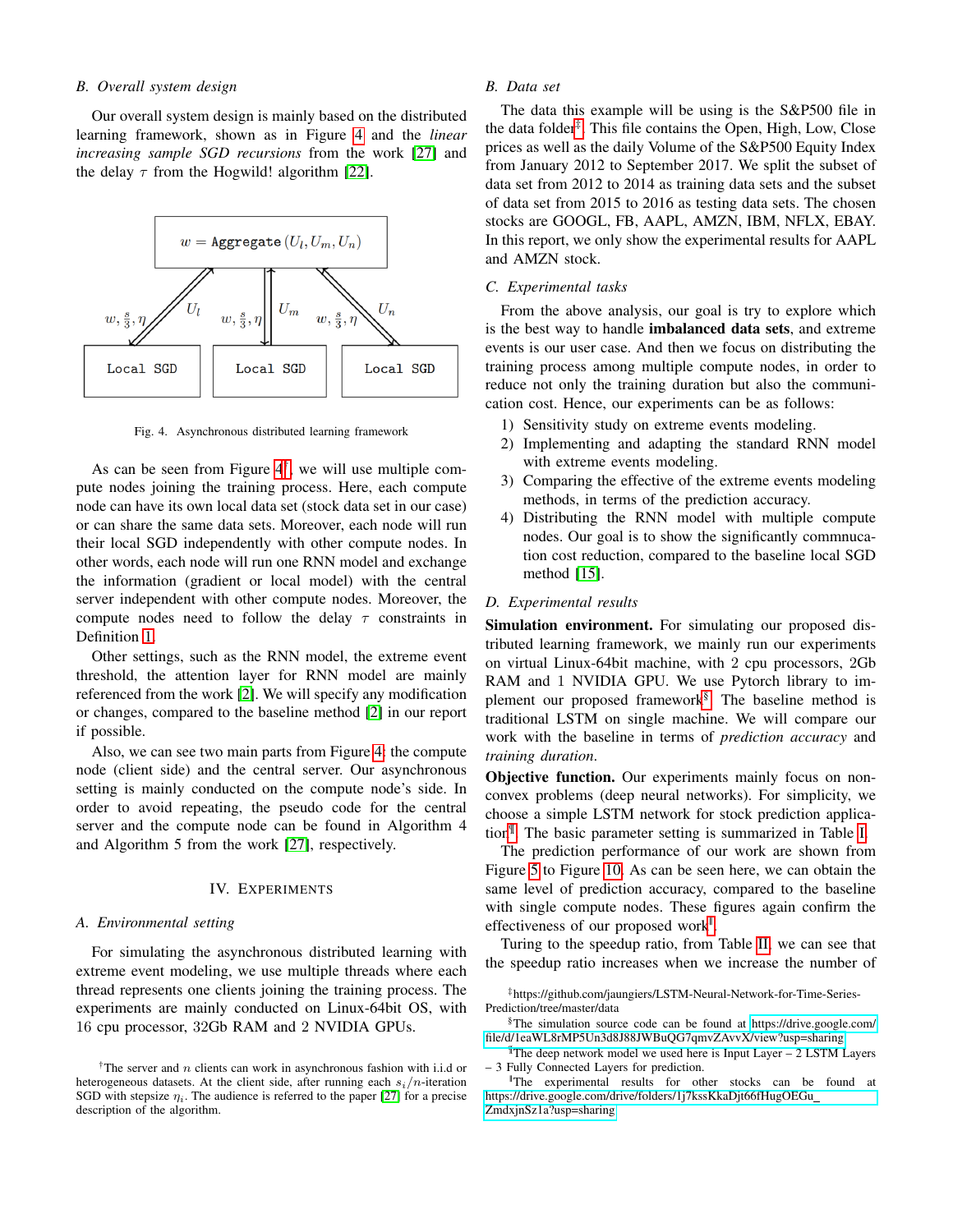TABLE I SUMMARY OF THE PARAMETER SETTING

<span id="page-5-0"></span>

| Parameter                       | Value                                                              |  |
|---------------------------------|--------------------------------------------------------------------|--|
| Initial stepsize $\bar{\eta}_0$ | 0.01                                                               |  |
| Stepsize scheme                 | $\bar{\eta}_i = \frac{\eta_0}{1+\beta\cdot\sqrt{t}}, \beta = 0.01$ |  |
| # of data points $N_c$          | $\overline{\approx 4000}$                                          |  |
| $#$ of iterations $K$           | ${288375}$                                                         |  |
| Linear sample size $s_i$        | $s_i = a \cdot i^p + b$ ( $a = 10, p = 1, b = 0$ )                 |  |
| Data set                        | S&P500 stock                                                       |  |
| # of nodes $n$                  | $\{1, 2, 5, 10\}$                                                  |  |
| Sliding window                  | 20                                                                 |  |
| Regularization $\lambda$        |                                                                    |  |



<span id="page-5-1"></span>Fig. 5. Stock prediction of our work for 2 compute nodes (Apple stock).



Fig. 6. Stock prediction of our work for 2 compute nodes (Amazon stock).

compute nodes. However, the speedup ratio does not exactly scale up to the number of compute nodes. This can explained by the reason that the central server needs to execute the aggregation operation (of local models) to issue new global



Fig. 7. Stock prediction of our work for 5 compute nodes (Apple stock).



Fig. 8. Stock prediction of our work for 5 compute nodes (Amazon stock).



Fig. 9. Stock prediction of our work for 10 compute nodes (Apple stock).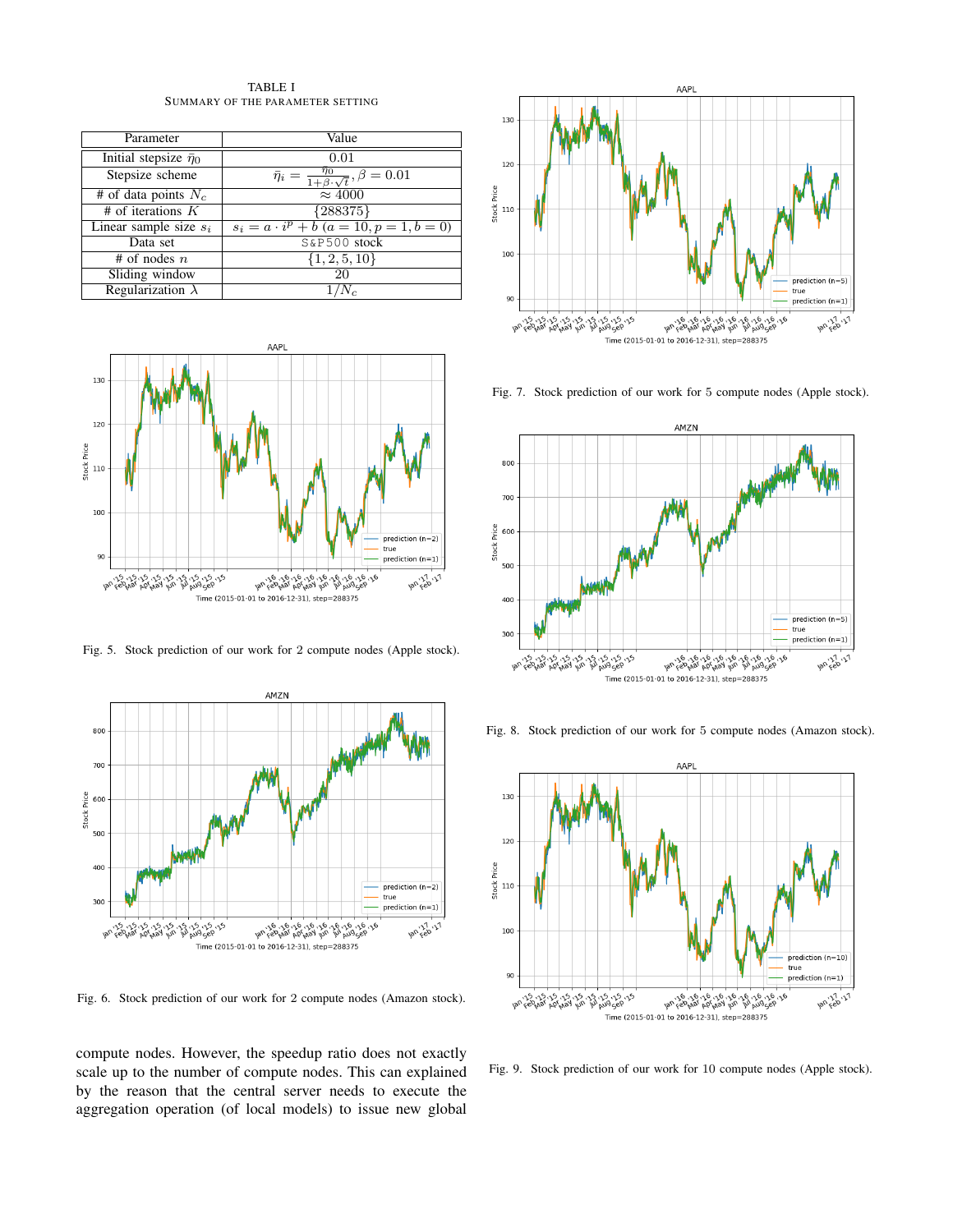

<span id="page-6-10"></span>Fig. 10. Stock prediction of our work for 10 compute nodes (Amazon stock).

<span id="page-6-11"></span>TABLE II SUMMARY OF SPEEDUP RATIO FOR DIFFERENT NUMBER OF COMPUTE NODES, COMPARED TO THE BASELINE – SINGLE COMPUTE NODE.

| No. of compute node | Speedup    | <b>Notes</b> |
|---------------------|------------|--------------|
|                     | $\sim$ 1.5 |              |
|                     |            |              |
|                     |            |              |

model for the next computation round. The results confirm that there is a speedup saturation in the distributed learning frameworks. In practice, we need to combine with other methods to increase the bound of speedup saturation.

### V. DISCUSSION

## *A. Advantages*

From this work, we gain some achievements as follows:

- 1) We successfully implement the distributed learning for time-series prediction.
- 2) Our proposed work can significantly reduce the communication cost by using linearly increasing sample sequences and verify its effectiveness by the experimental results.
- 3) We also do a sensitivity study on the extreme events. This work can be a reference for anyone who start to work on the time-series prediction with attention of extreme event.

#### *B. Disadvantages*

However, due to time limit and experimental environment, we have some limitation as below:

1) We are trying to integrate the extreme event loss to the deep learning model. Because this integration is in its earliest stages, we do not have a chance to measure and report the effectiveness of extreme event loss to the prediction accuracy.

- 2) Our experiments are the simulation artifact. Moreover, the perspective of asynchronous setting is not considered yet. We will extend this kind of experiment when possible.
- 3) The data set S&P500 is quite simple, we also need to run the experiments for other time-series data sets to verify the performance of our work.

#### VI. CONCLUSION AND FUTURE WORK

In conclusion, we can  $(i)$  speedup the training process by using multiple compute nodes. Moreover, the communication cost can be significantly reduced by using linearly increasing sample sequences. We also  $(ii)$  do a sensitivity study on extreme events and its application for time-series prediction. We also note that  $(iii)$  the information exchange in our work is the model, not the gradient information. It seems that the distributed learning framework with gradient exchange does not work well for time-series prediction[\\*\\*](#page-0-0). In nearest future, we plan to extend the experiments for asynchronous settings as well as integrate our proposed framework with the extreme event loss function.

## **REFERENCES**

- <span id="page-6-0"></span>[1] D. Qi and A. J. Majda, "Using machine learning to predict extreme events in complex systems," *Proceedings of the National Academy of Sciences*, vol. 117, no. 1, pp. 52–59, 2020. [Online]. Available:<https://www.pnas.org/content/117/1/52>
- <span id="page-6-1"></span>[2] D. Ding, M. Zhang, X. Pan, M. Yang, and X. He, "Modeling extreme events in time series prediction," in *Proceedings of the 25th ACM SIGKDD International Conference on Knowledge Discovery & Data Mining*, 2019, pp. 1114–1122.
- <span id="page-6-2"></span>[3] S. Glen, "Extreme value distribution and the extreme value theory," 2016, last accessed 05/07/2021. [Online]. Available: <https://www.statisticshowto.com/extreme-value-distribution/>
- <span id="page-6-3"></span>[4] L. de Haan and A. Ferreira, *Extreme Value Theory: An Introduction*. Springer-Verlag New York, 2006, vol. 1, no. 1.
- <span id="page-6-4"></span>[5] A. Sachdev and V. Sharma, "Stock forecasting model based on combined fuzzy time series and genetic algorithm," in *2015 International Conference on Computational Intelligence and Communication Networks (CICN)*, 2015, pp. 1303–1307.
- <span id="page-6-5"></span>[6] S. Hadipour, S. Shahid, S. B. Harun, and X. Wang, "Genetic programming for downscaling extreme rainfall events," in *2013 1st International Conference on Artificial Intelligence, Modelling and Simulation*, 2013, pp. 331–334.
- <span id="page-6-6"></span>[7] P. Moran, "Hypothesis testing in time series analysis," 1951.
- <span id="page-6-7"></span>[8] T. Lin, B. G. Horne, P. Tino, and C. L. Giles, "Learning longterm dependencies in narx recurrent neural networks," *IEEE Transactions on Neural Networks*, vol. 7, no. 6, pp. 1329–1338, 1996.
- <span id="page-6-8"></span>[9] A. Krizhevsky, I. Sutskever, and G. E. Hinton, "Imagenet classification with deep convolutional neural networks," *Advances in neural information processing systems*, vol. 25, pp. 1097–1105, 2012.
- <span id="page-6-9"></span>[10] S. Dasgupta and T. Osogami, "Nonlinear dynamic boltzmann machines for time-series prediction," in *Proceedings of the AAAI Conference on Artificial Intelligence*, vol. 31, no. 1, 2017.

\*\*This is the observation from our experiments. It seems that model averaging is better than gradient averaging for time-series prediction deep learning models. This observation can be explained by the gradient vanishing or gradient explosion for RNN models, which makes the gradient averaging less practical in this case. In practice, we can use gradient clipping or better activation functions to alleviate this issue.